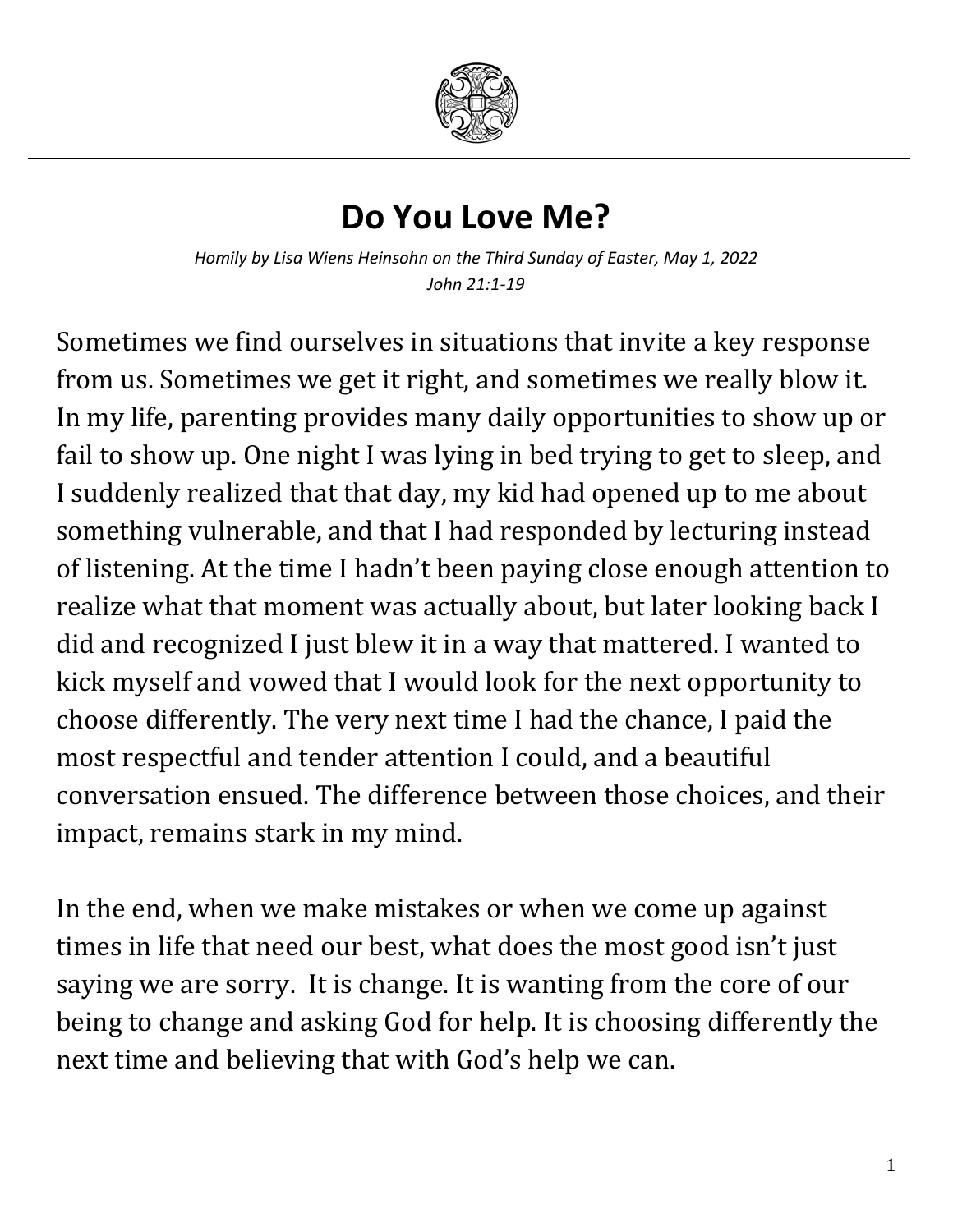And thank God, there are lots of times in life that we do get to try again. But sometimes we make mistakes that we can't get a do-over about. Today's gospel story starts with that assumption. The disciples' whole world was shattered. Jesus mattered so much to them. Imagine being in the presence of someone who radiated healing and love and wisdom. A spiritual master whose teachings you truly believed could change the world. One who might even lead your people out of their endless cycles of oppression toward freedom. And then at the critical moment, when a key response is invited from you, you blow it, and your teacher is arrested and tortured and killed. The disciple Peter was like that. Shortly before his arrest, Jesus had told his disciples he was leaving. Peter had demanded to know why he couldn't follow Jesus then and there. Peter had said he was willing to die for Jesus, which I imagine part of him was. But that same night, standing at a charcoal fire, while Jesus was being beaten and accused and tortured, Peter had denied three times that he even knew Jesus. And as Jesus had predicted, the rooster crowed just as Peter uttered his third denial. He realized to his shame what he had done. In other gospel versions of this story it says that Peter went out and wept bitterly. And then Jesus died. There was nothing Peter could do. I imagine the sound of a rooster crowing would haunt him all his life.

But just in the place Peter knew was hopeless, this place of his biggest regret that he could never take back, Jesus finds a way to meet him. Jesus is standing before a charcoal fire. The only other time a charcoal fire is ever mentioned in the New Testament is when Peter stood before the charcoal fire denying Jesus. Just like the rooster crowing, I'm sure the charcoal fire would always bring Peter back to those terrible moments when he failed, when he denied the one he loved. It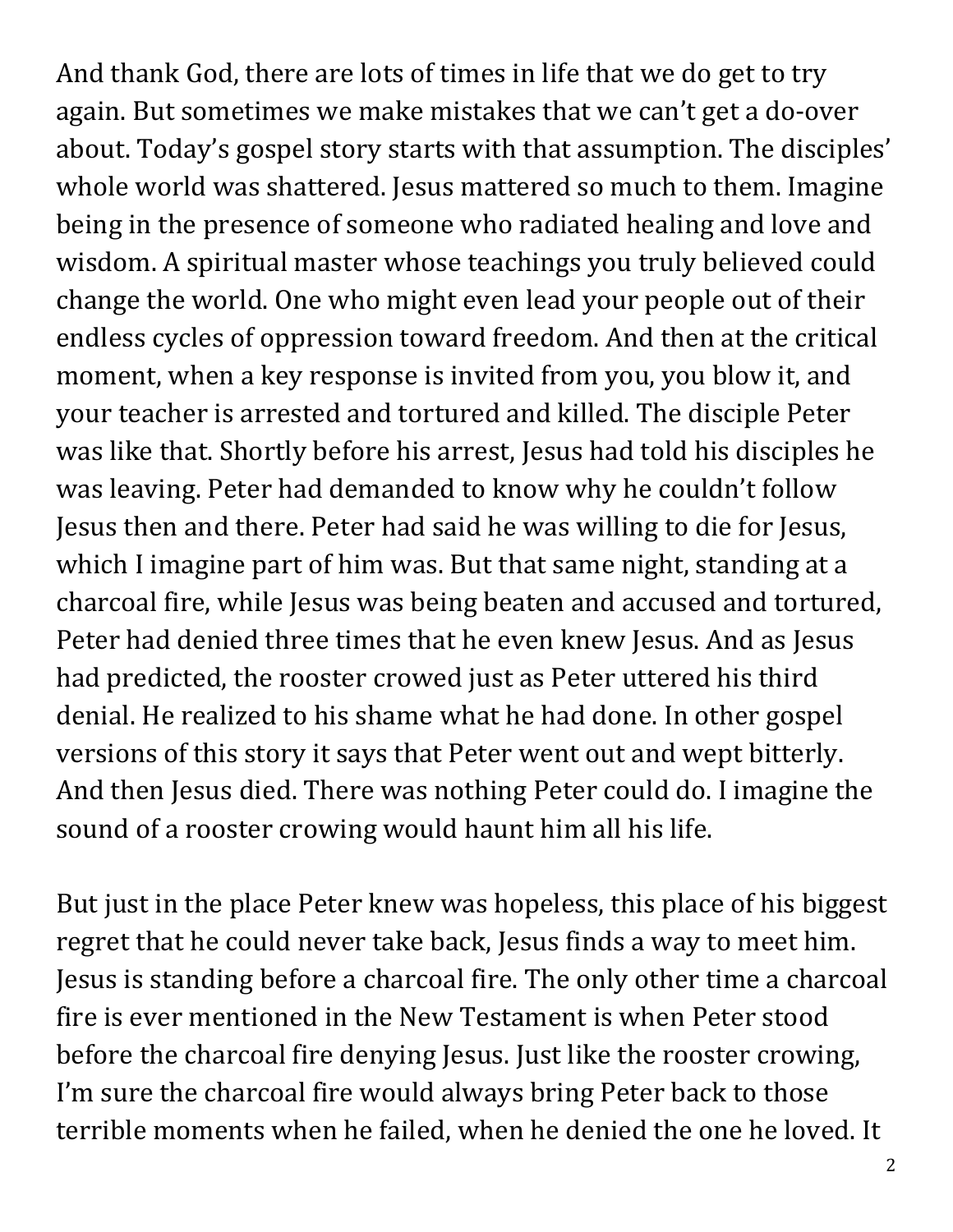is no accident that Jesus asks Peter three times if Peter loves Jesus. This wasn't passive aggressive neediness on Jesus' part. It was the opportunity to make amends for the three times Peter had denied he knew Jesus. It was a vast and compassionate mercy. Against all odds, beyond his capacity to imagine, Peter has the chance to do as much good as he had done harm. You know that I love you, he has the chance to say three times, what he wished he would have said around that other charcoal fire. And each time, Jesus says, Feed my lambs. Jesus is saying, show that you love me by caring for my people. Jesus gives Peter not the placebo of saying that everything was OK, but the chance to try again, and then a purpose and a commission going forward that Peter would honor all his life until at last Peter did do what he had said he would do, to follow Jesus all the way to death. Tradition tells us that Peter was eventually crucified.

There are many things we can't take back or do over. But one of the unanticipated gifts of the resurrection is the chance to make amends where we thought that was impossible. I'm aware that in this lifetime we do not have literal resurrections—I wish we could, for our loved ones who are gone!—but I'm also aware that if Christ's resurrection means anything, it means that we can always begin again. That in the end, the power of love always wins over the powers of cruelty and selfishness and violence and death. Spring always comes after winter. Ravaged areas of the earth, when human beings leave them alone, come back; forests regrow, and animals begin to thrive again. And so when we find ourselves again around a charcoal fire—when we are in circumstances that remind us of times gone by, that we wish we could change—in this moment, in this time, with God's help, we can show up differently. What are things in your approach to life you have wanted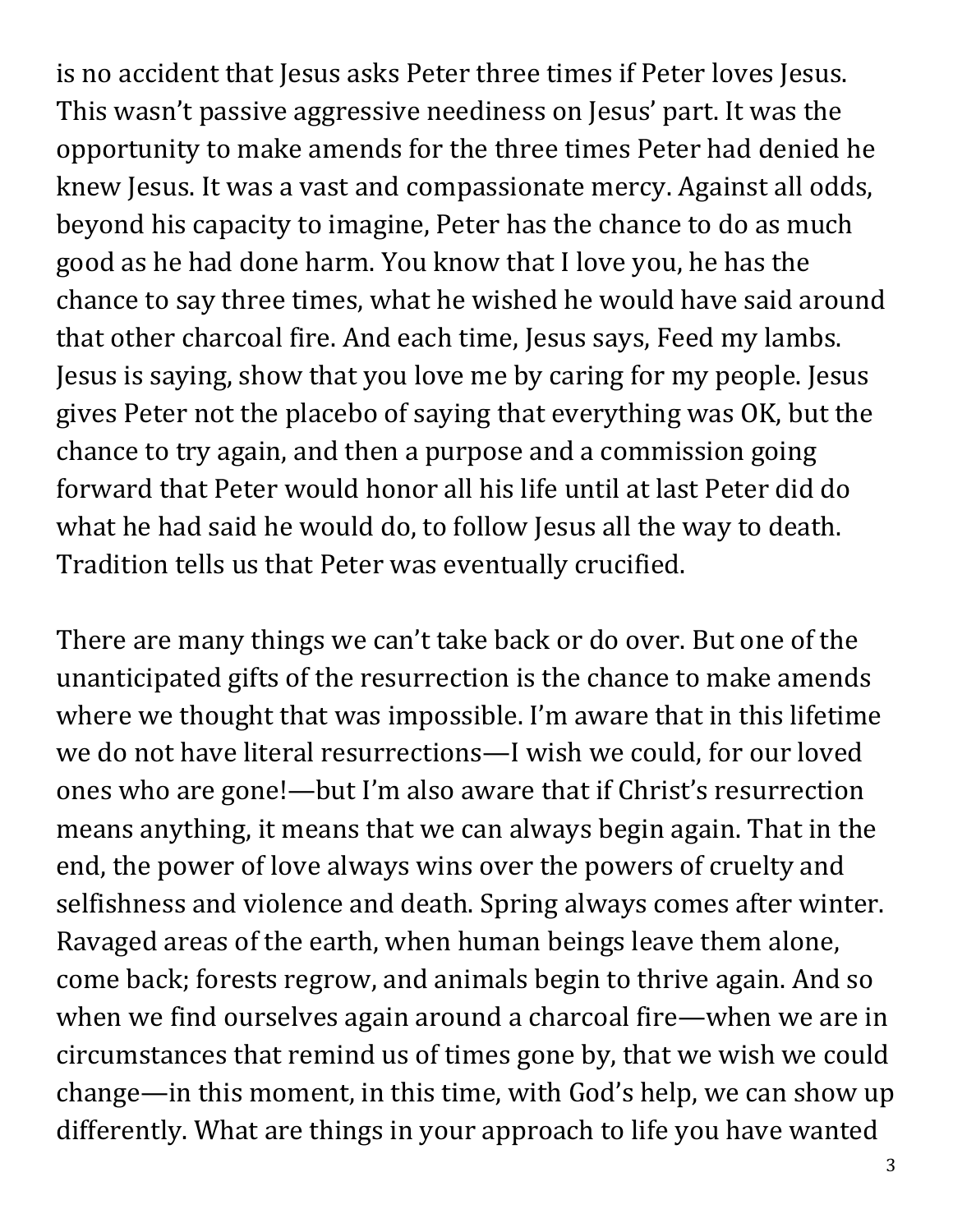to change? Through the compassionate presence of God who is everywhere, we can choose love and courage over our selfishness and fear. To allow wonder and curiosity to replace our judgment. To choose a sensitivity to beauty instead of apathy and numbness. To allow the slow pace of God's loving work in us to continue.

The details in today's gospel story—the charcoal fire, going fishing also represent that past that is gone that can never come back, and the chance to choose how we live in the new normal. Jesus rose from the dead, alleluia. But he did not come back to the way things used to be. They didn't get their old rhythms back. Jesus did meet them where they were—returning to fishing, the one thing they knew—and he showed them the abundance that was right under the surface. It was right there.

Here we are in this beautiful sanctuary together as a community. We who have lived through this pandemic will never again take for granted the ability to gather together in person, or worship with signing, or praying to God together not through a recorded image on a screen, but in person feeling the presence of the Spirit. And now that we are here, we can decide why we are here. Now that we know we cannot take this for granted, we can try to recognize where the risen Christ is inviting us to have the courage to fall in love with God, to speak and own our reasons for being here without regard for the risk. And for those of us who feel church is more like fishing all night and catching nothing, the presence of Christ is here, inviting us to recognize the extravagant nourishment and abundance that is just under the surface, that is right here for you where you are the most hungry, the most worn out.